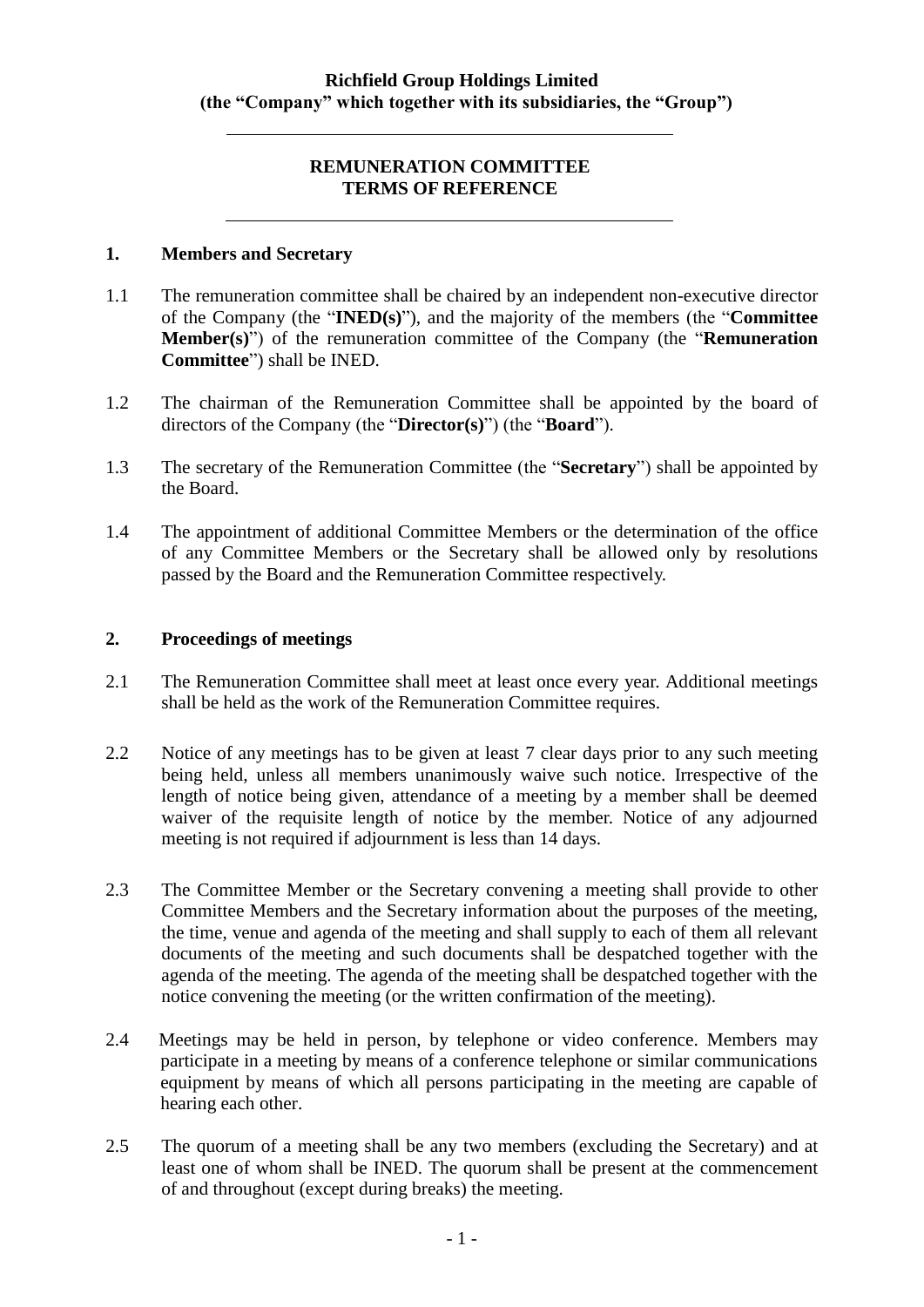- 2.6 Each Committee Member present in a meeting shall have one vote. All resolutions passed in the meeting shall be by majority votes. If the votes for and against a resolution are equal, the chairman of the meeting shall have a casting vote.
- 2.7 Save for and except with approval from the majority members who present at a Committee Meeting, no persons other than the Committee Members or the Secretary shall be allowed to attend any Committee Meetings.
- 2.8 The Remuneration Committee may, from time to time, invite advisers to the Committee Meeting, including but not limited to external advisors or consultants to advise on the Committee Members.

# **3. Annual General Meeting**

The chairman of the Remuneration Committee or in his/her absence, another member of the Remuneration Committee, shall attend the Company's annual general meeting and be prepared to respond to shareholders' questions on the Remuneration Committee's activities and their responsibilities.

## **4. Circulation of minutes and written resolutions**

- 4.1 The Secretary shall keep record of all minutes of such meetings. The draft minutes of each meeting shall be circulated to all the Committee Members. The minutes shall be confirmed by the chairman of that particular meeting signing the same or confirmed by resolutions passed in the following Committee Meeting or board meeting. All Directors shall, at any time, have access to the minutes of the Committee Meetings.
- 4.2 After the signing by the chairman of the Committee Meeting on the minutes and written resolutions by the Committee Members, a copy of the minutes or the written resolutions shall be despatched to the Directors (including non-executive Director) for records (with regard to the minutes and written resolutions of the Remuneration Committee, unless instructed otherwise by its members).
- 4.3 Written resolutions must be passed by all Committee Members.

### **5. Authority of the Remuneration Committee**

The Remuneration Committee shall have the following powers:

- (a) to make recommendations to the Board on the Company's policy and structure for all Directors' and Senior Management remuneration (as defined below) and on the establishment of a formal and transparent procedure for developing remuneration policy;
- (b) to review and approve the management's remuneration proposals with reference to the board's corporate goals and objectives;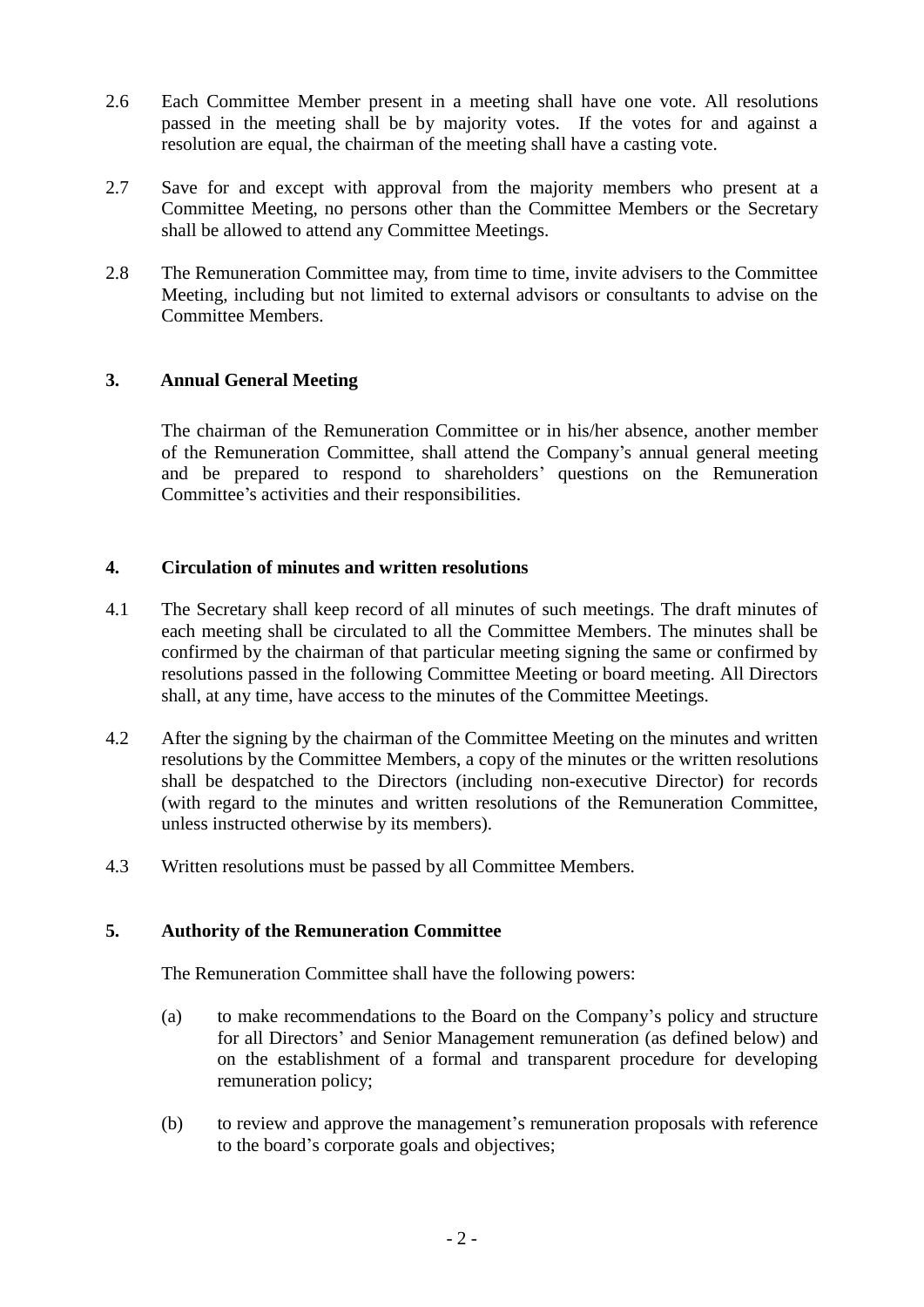- (c) to review and approve compensation payable to Executive Directors and Senior Management (as defined below) for any loss or termination of office or appointment to ensure that it is consistent with contractual terms and otherwise fair and not excessive;
- (d) to review and approve compensation arrangements relating to dismissal or removal of Directors for misconduct to ensure that they are consistent with contractual terms and are otherwise reasonable and appropriate;
- (e) to do any such things to enable the Remuneration Committee to discharge its powers and functions conferred on it by the Board; and
- (f) to be provided with sufficient resources to perform its duties.

For the purpose of clauses 5 and 6, "**Senior Management**" means individual or individuals which are determined by the Board as senior management of the Company, it should include all those same category of persons referred to in the annual report of the Company. Senior management may also include directors of subsidiaries, heads of divisions, departments or other operating units within the group as, in the opinion of the Directors, appropriate.

# **6. Responsibilities of the Remuneration Committee**

The Remuneration Committee shall:

- (a) make recommendation to the Board on the remuneration packages of individual executive directors, which should include benefits in kind, pension rights and compensation payments, including any compensation payable for loss or termination of their office or appointment, and make recommendations to the Board on the remuneration of Non-executive Directors, and also review and make recommendations on the Company's share option scheme and other compensation-related issues. The Remuneration Committee should consider salaries paid by comparable companies, time commitment and responsibilities, and employment conditions elsewhere in the group;
- (b) ensure that no Director or any of his associates is involved in deciding his own remuneration;
- (c) determine the criteria for assessing employee performance, which should reflect the Company's business objectives and targets;
- (d) consider the annual performance bonus for Executive Directors, Senior Management and the general staff, having regard to their achievements against the performance criteria and by reference to market norms, and make recommendation to the Board;
- (e) to engage external professional advisers to advise the Remuneration Committee on issues as the Remuneration Committee considers necessary;
- (f) to consult the chairman and/or chief executive about their remuneration proposals and recommendations for other executive directors and should have access to independent professional advice if considered necessary;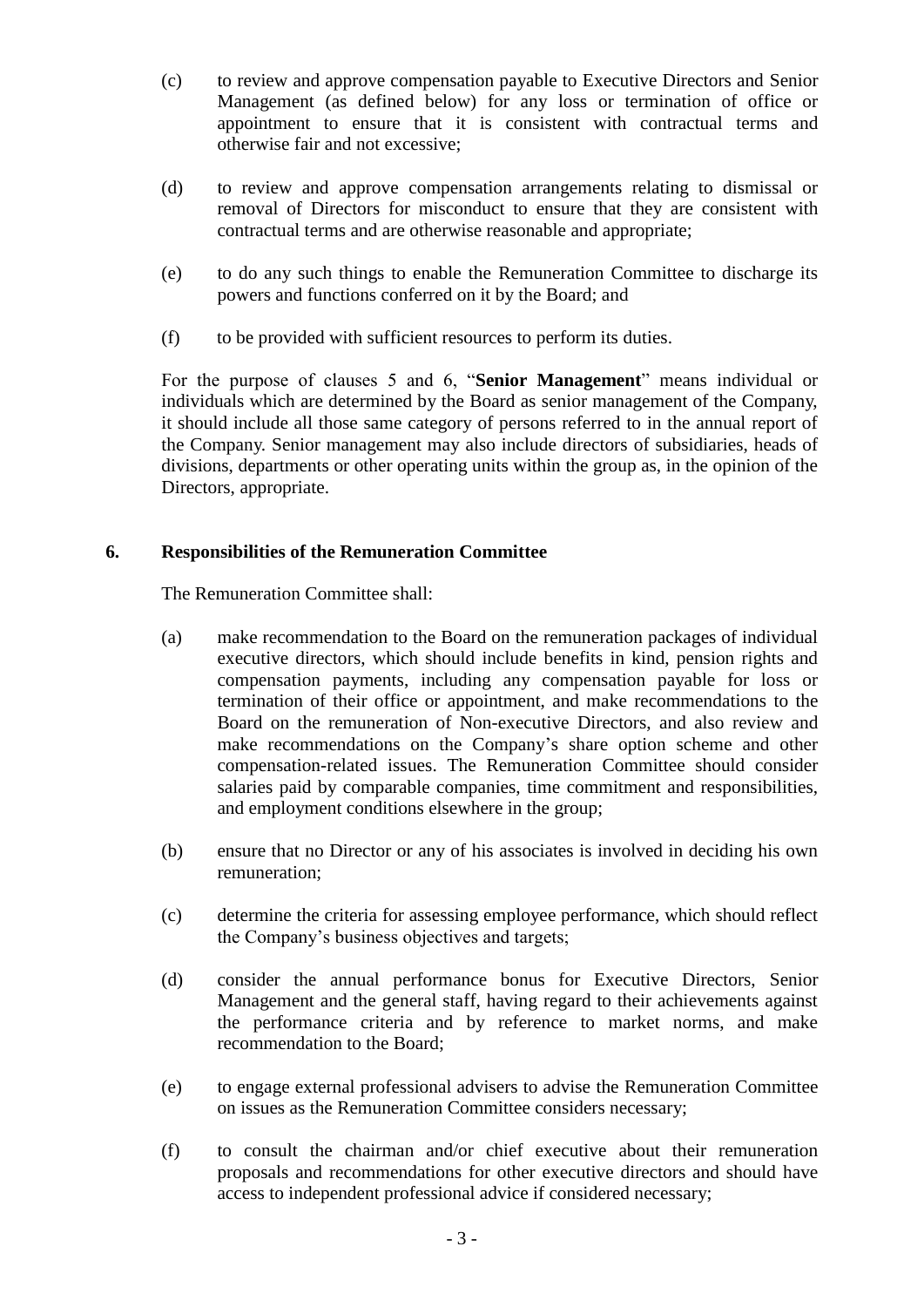- (g) advise shareholders on how to vote with respect to any service contracts of the Directors that require shareholders' approval under the Rules Governing the Listing of Securities on The Stock Exchange of Hong Kong Limited (the "**Listing Rules**"); and
- (h) report to the Board the findings and recommendations of the Remuneration Committee at the next meeting of the Board following each Committee Meeting.

## **7. The articles of association of the Company**

- 7.1 These terms of reference shall not prevail the articles of association of the Company, in particular for the provisions where a director is not allowed to vote in the case of conflicts of interest.
- 7.2 The provisions relating to the proceedings of the meetings of the Directors stipulated in the articles of association not mentioned above shall be applicable to the proceedings of the Committee Meetings.
- 7.3 The articles of association of the Company regulating the meetings and proceedings of the Directors, so far as the same are applicable and not inconsistent with the provisions of these regulations, shall apply to regulate the meetings and proceedings of the Remuneration Committee.

### **8. Powers of the Board**

Provided that it does not contravene the articles of association of the Company and the Listing Rules (including the Code on Corporate Governance Practices), the Board can, from time to time, amend, make addition to or cancel any regulations and rules stipulated hereof, including the cancellation of any resolutions passed by the Remuneration Committee. Any arrangements made after the passing of a resolution of the Remuneration Committee shall remain in full force and effect notwithstanding that such resolution has been cancelled or amended by the resolutions of the Board. The Committee Meetings shall remain valid until the resolution hereof has been amended.

### **9. Address of communication, etc.**

- 9.1 Each of the Directors shall supply to the Secretary information as to his correspondence address and contact number for the purpose of receiving notices (including but not limited to notice from the Board, audit committee, nomination committee and the Remuneration Committee) issued by the Company. The Secretary shall notify each of the Directors the correspondence address and contact number of the other Directors.
- 9.2 The correspondence address and contact number of the Directors who have not supply such information to the Secretary shall be deemed to be at the Company's place of business in Hong Kong from time to time and the Company's telephone number.
- 9.3 Every notice and communication made pursuant to these terms of reference shall be despatched or sent to the correspondence address of each Director. If a notice or communication is made by means of telephone calls, message can be left in the mailbox.